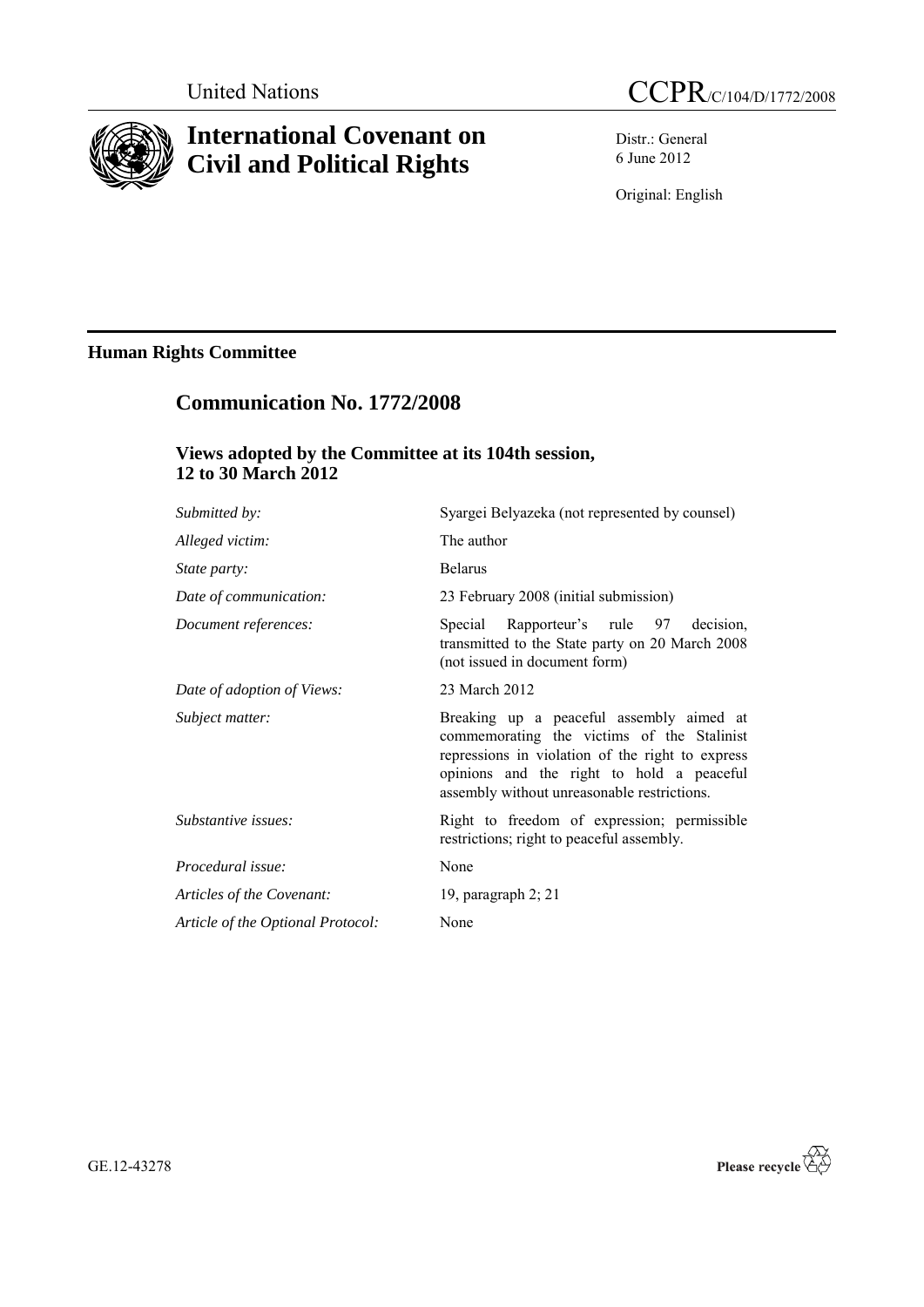### **Annex**

## **Views of the Human Rights Committee under article 5, paragraph 4, of the Optional Protocol to the International Covenant on Civil and Political Rights (104th session)**

concerning

#### **Communication No. 1772/2008\***

| Submitted by:          | Syargei Belyazeka (not represented by counsel) |
|------------------------|------------------------------------------------|
| Alleged victim:        | The author                                     |
| State party:           | <b>Belarus</b>                                 |
| Date of communication: | 23 February 2008 (initial submission)          |

*The Human Rights Committee*, established under article 28 of the International Covenant on Civil and Political Rights,

*Meeting on* 23 March 2012,

*Having concluded* its consideration of communication No. 1772/2008, submitted to the Human Rights Committee by Syargei Belyazeka under the Optional Protocol to the International Covenant on Civil and Political Rights,

*Having taken into account* all written information made available to it by the author of the communication and the State party,

*Adopts the following*:

#### **Views under article 5, paragraph 4, of the Optional Protocol**

1. The author of the communication is Syargei Belyazeka, a Belarusian national born in 1974, residing in Vitebsk, Belarus. He claims to be a victim of violations by Belarus of article 19, paragraph 2, and article 21 of the International Covenant on Civil and Political Rights. The Optional Protocol entered into force for the State party on 30 December 1992. The author is unrepresented.

#### **Factual background**

2.1 On 30 October 2007, the author, together with 30 other inhabitants of Vitebsk whose relatives perished in the Stalinist camps in Soviet Russia, took part in a commemoration service. According to the author, all those who took part in the commemoration shared the view that the communist (Stalinist) regime was repressive and aimed at the suppression of political pluralism in Soviet society. Therefore, participation in the commemoration was a

<sup>\*</sup> The following members of the Committee participated in the examination of the present communication: Lazhari Bouzid, Christine Chanet, Ahmad Amin Fathalla, Cornelis Flinterman, Yuji Iwasawa, Walter Kaelin, Zonke Zanele Majodina, Gerald L. Neuman, Michael O"Flaherty, Rafael Rivas Posada, Nigel Rodley, Fabian Omar Salvioli, Marat Sarsembayev, Krister Thelin and Margo Waterval.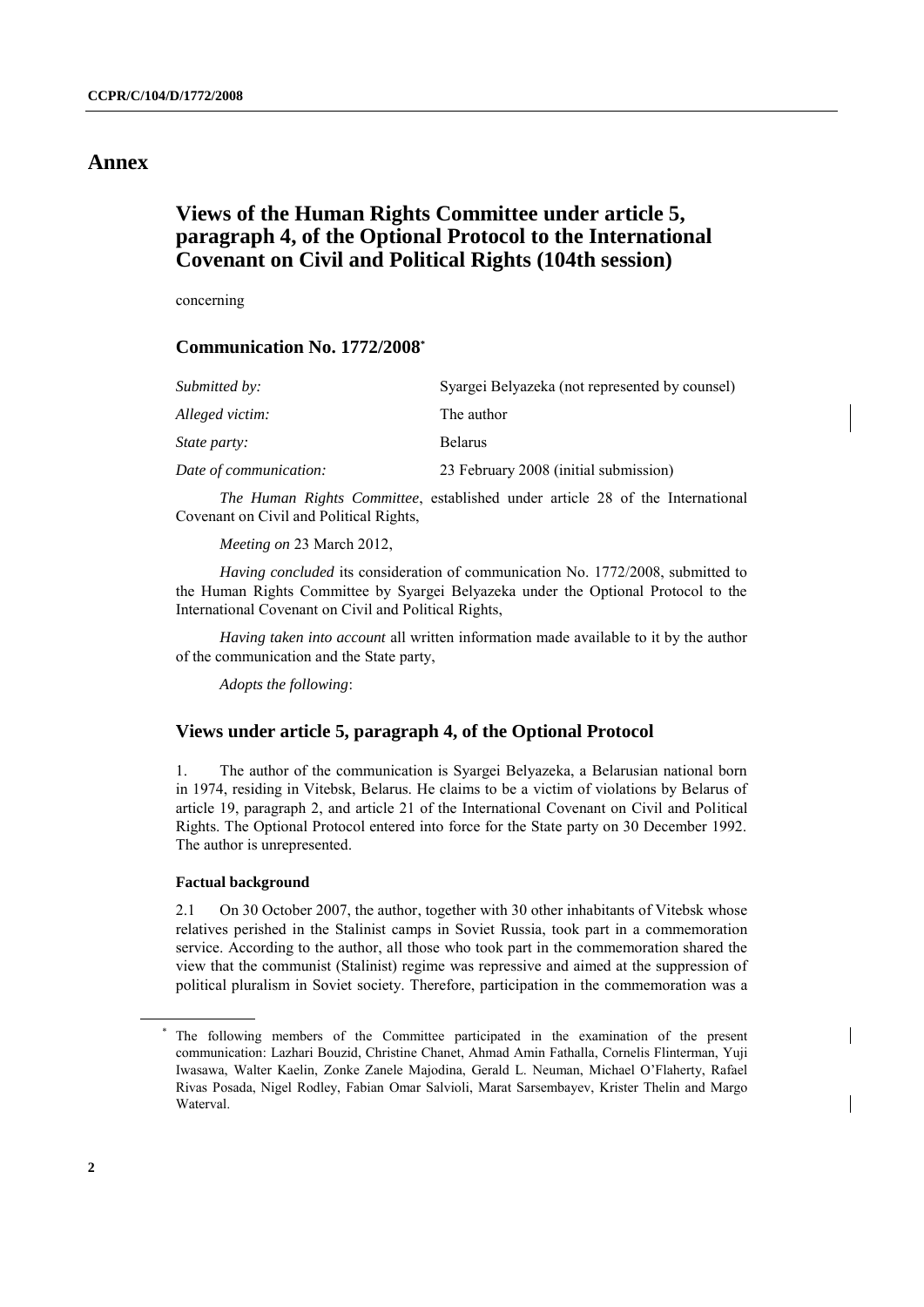way for the author and other participants to collectively express their negative attitude to the violent suppression of all types of dissent. The commemoration was intended to include a visit to the location in the proximity of Polyai village where some of the victims of political repressions had been executed, as well as two cemeteries close to Voroni and Kopti villages, the laying of wreaths and the erection of a cross.

2.2 When the participants arrived at the parking lot next to the venue for the commemoration in Polyai village, police officers demanded that the commemoration be stopped, as in the opinion of the Deputy Head of the Vitebsk District Department of Internal Affairs, it was an unauthorized mass event, i.e. a "picket". The participants refused to stop and were allowed to carry out the commemoration. When, however, they boarded a bus to continue to Voroni and Kopti villages, the Deputy Head of the Vitebsk District Department of Internal Affairs entered the bus and announced that he was breaking up the commemoration and that all the bus passengers were being detained as participants at an unauthorized mass event ("picket"). The participants, including the author, expressed their disagreement with this decision but obeyed the order.

2.3 The author, together with the other participants, was transported to the Vitebsk District Department of Internal Affairs on the bus, where an administrative protocol in relation to the author was drawn up. He was accused of committing an administrative offence under article 23.34, part 3, of the Code on Administrative Offences (violation of the established procedure for organizing or conducting a mass event or a "picket").

2.4 On 31 October 2007, a judge of the Vitebsk District Court found the author guilty of having committed an administrative offence under article 23.34, part 3, of the Code on Administrative Offences and ordered him to pay a fine of 620,000 Belarusian roubles (20 baseline value units). <sup>1</sup> The author challenged in court the legal definition of his actions, since, inter alia, he did not display any flags and the commemoration took place in woodland and not in a public place. The court referred to article 2 of the Law on Mass Events of 30 December 1997, according to which:

a "picket" is a public expression by a citizen or by a group of citizens of public and political, group or individual and other interests or the protest (without a procession), including by hunger strike, on any issues, with or without the use of posters, banners and other materials.

The Vitebsk District Court concluded that, by actively taking part in a mass event in a public place and, in particular, by holding unfurled flags and a cross for a long period of time on the parking lot with the other participants at the mass event, the author publicly expressed his personal and other interests.

2.5 On 8 November 2007, the author filed a cassation appeal with the Vitebsk Regional Court against the ruling of 31 October 2007. In his appeal, the author stated that the Vitebsk District Court had erred in the legal definition of his actions. Specifically, the author submitted that he had not displayed any posters, banners or other propaganda materials and, therefore, could not publicly express any group, individual or other interests or protest. Even if he did take part in an unauthorized mass event ("picket"), article 23.34 of the Code on Administrative Offences proscribes a violation of the established procedure for the organization or holding of a mass event or of a "picket", it does not penalize mere participation in a mass event of this type. Moreover, from 28 October 2007 to 3 November 2007, Christians in Belarus were observing the autumn day of the dead: the exercise of religious rites is not governed by Belarus laws. Lastly, the author claimed that the commemoration in which he took part was a peaceful citizens" gathering. They did not pose

<sup>&</sup>lt;sup>1</sup> Approximately US\$ 288.4/202.9 euros.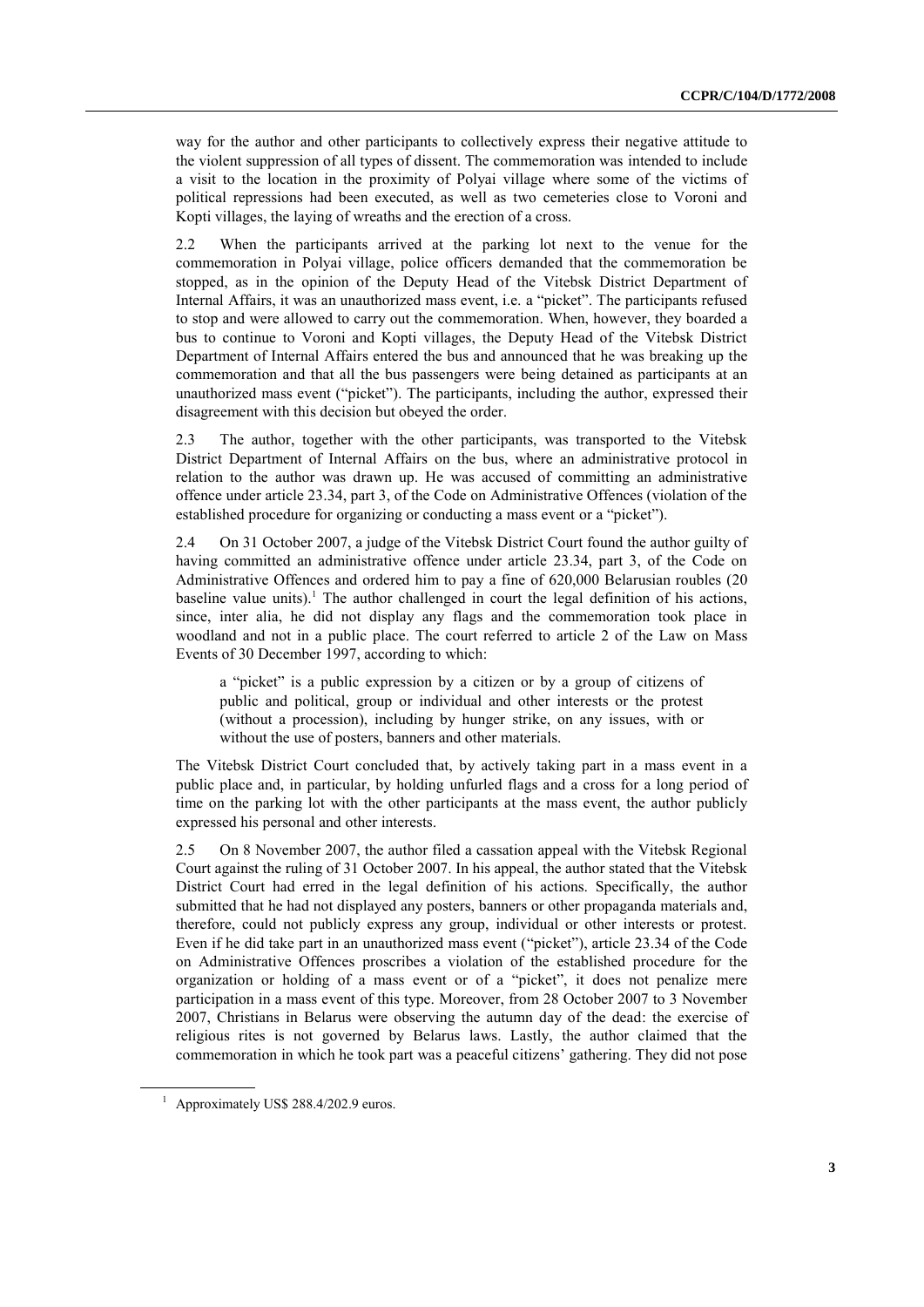a threat to national security, public safety, public order, the protection of public health, morals or rights and freedoms of others. Therefore, his right to peaceful assembly as guaranteed by the Belarus Constitution and by the international obligations of Belarus was violated.

2.6 On 28 November 2007, a judge of the Vitebsk Regional Court rejected the author"s appeal. The court referred to the Law on Mass Events, $2$  which required participants at the commemoration to apply for the competent State authorities" permission to hold a mass event. According to the author"s cassation appeal, no such application was submitted in the present case. Furthermore, article 23.34 of the Code on Administrative Offences provides for the administrative liability of an individual who repeatedly breaches the established procedure of organization or holding of a mass event or of a "picket" within a year after he or she has already been subjected to an administrative penalty for the same offence. The Vitebsk Regional Court noted that, on an earlier occasion, on 27 April 2007, the author had been found guilty of committing an administrative offence under article 23.34, part 1, of the Code on Administrative Offences and ordered him to pay a fine of 155,000 Belarusian roubles.<sup>3</sup>

2.7 On 21 December 2007, the author appealed the rulings of the Vitebsk District Court and the Vitebsk Regional Court to the Supreme Court under the supervisory review procedure. In his appeal, the author reiterated his argument that article 23.34 of the Code on Administrative Offences provides for administrative liability only for a violation of the established procedure of organizing or holding a mass action ("picket") and not for mere participation therein. He, however, had merely participated in the commemoration and was neither among its organizers nor leading it. The Deputy Chair of the Supreme Court dismissed the author"s appeal on 4 February 2008. The Supreme Court took into account that the author had previously been the subject of an administrative penalty under article 23.34, part 1, of the Code on Administrative Offences and determined that the lower courts had correctly defined his actions under part 3 of the same article.

#### **The complaint**

3.1 The author submits that his detention by the police on 30 October 2007 in the course of the commemoration interfered with his right to freedom of expression, as guaranteed by article 19, paragraph 2, of the Covenant. The author maintains that he did not display any flags, posters or other propaganda materials, as shown in the video recording presented by the police as proof of his guilt. Therefore, his acts were wrongly defined by the court as a mass event.

3.2 The author also submits that the commemoration was never intended to be a political, social or economic action and, for that reason, its participants did not request authorization for the organization of a mass event from the competent authorities. The commemoration in which he took part was a peaceful citizens" gathering, and the participants" actions neither impaired the rights and freedoms of others, nor resulted in damage to citizens' or municipal property. According to the author, the authorities had not presented any facts disclosing a breach of national security or of public order during the commemoration, and thereby endorsed its peaceful nature. Neither did they provide any documentary evidence of threats to the life and health of individuals, to their morals or

<sup>&</sup>lt;sup>2</sup> See article 5 of the Law on Mass Events (application for holding a mass event); article 6 (procedure for consideration of the application and passing the decision thereon); article 7 (appealing the decision on banning the holding of the mass event or on changing the date, place and time thereof).

<sup>&</sup>lt;sup>3</sup> Approximately US\$ 72.3 /53.6 euros.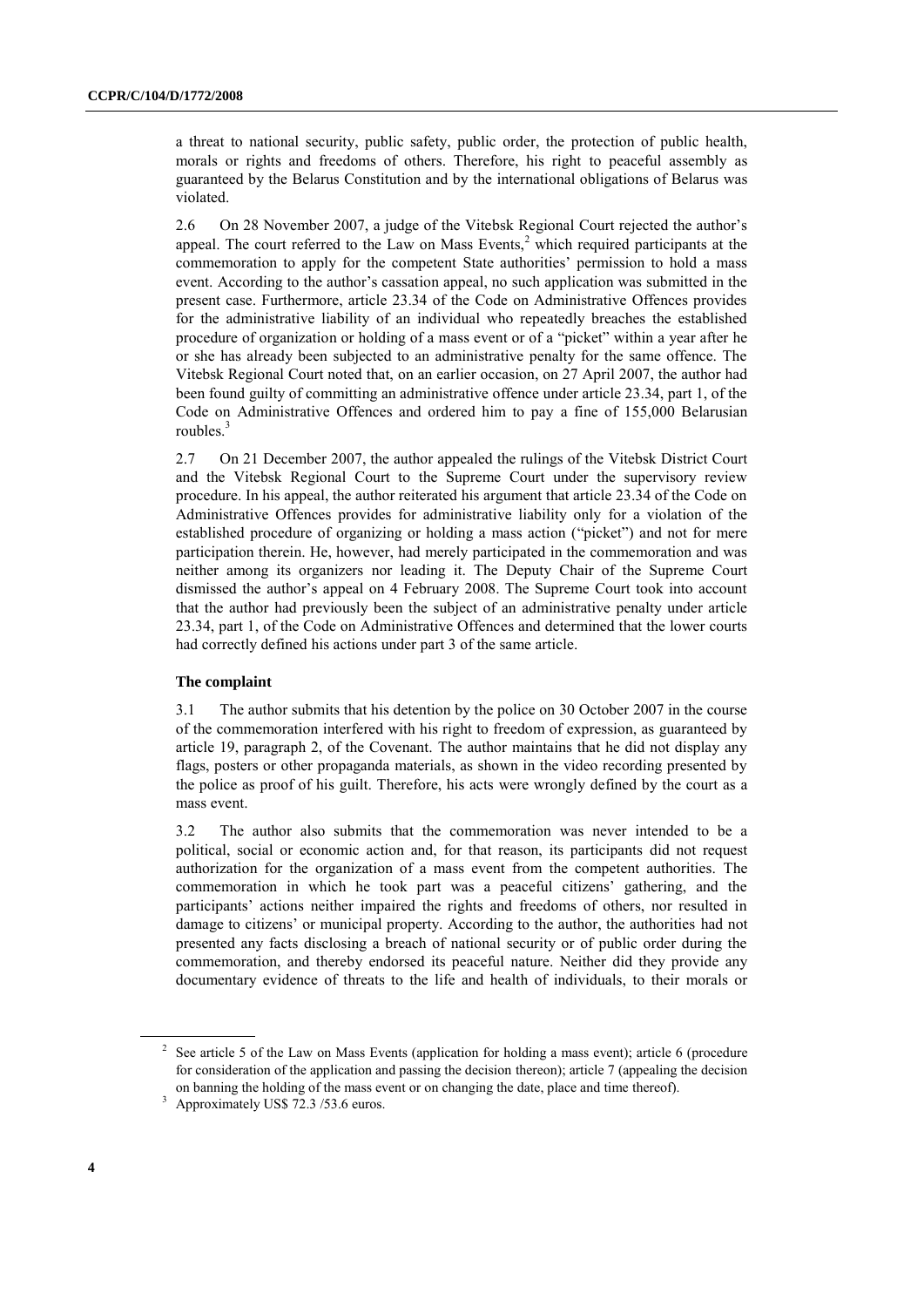breaches of their rights and freedoms. Therefore, the author claims that the State Party has also violated his right to peaceful assembly under article 21 of the Covenant.

#### **The State party's observations on admissibility and merits**

4.1 By note verbale of 20 May 2008, the State party submitted its observations on the admissibility and merits of the communication. It confirms that, on 31 October 2007, a judge of the Vitebsk District Court found the author guilty of having committed an administrative offence under article 23.34, part 3, of the Code on Administrative Offences and ordered him to pay a fine of 20 baseline value units. The court had valid reasons for determining that the author, on 30 October 2007 at 12.30 p.m., took part in a public expression of personal and other interests at the parking lot on the Vitebsk–Liozno motorway in the proximity of Polyai village, without regard for the procedure for conducting mass events established by the Law on Mass Events. His participation in the said mass event was corroborated by witness statements and the video recording of the event that took place on 30 October 2007.

4.2 The State party submits that the conduct of the said mass event had not been authorized by either the head or deputy head of the local executive body. It adds that the Law on Mass Events aims at creating the conditions for the exercise of the constitutional rights and freedoms of citizens, and compliance with the Law serves as a guarantee for the protection of public safety and order in the course of such mass events. The State party concludes that the author"s claims, alleging a violation of his constitutional rights and the international obligations of Belarus, are unfounded.

#### **Author's comments on the State party's observations**

5.1 On 2 July 2008, the author commented on the State party"s observations. He notes that under article 2, paragraph 2, of the Covenant, Belarus undertook to adopt such legal and legislative measures as may be necessary to ensure exercise of their rights by individuals subject to its jurisdiction. The author submits that article 33 of the Constitution guarantees freedom of thought, opinion and freedom of expression to everyone, while article 35 of the Constitution establishes that the "freedom to hold assemblies, meetings, street marches, demonstrations and "pickets" that do not disturb law and order or violate the rights of other citizens of Belarus, shall be guaranteed by the State. The procedure for holding the above-mentioned events shall be determined by law." He states that these rights can be exercised by a citizen of Belarus under any circumstances, subject to the restrictions that are provided in law and are necessary in a democratic society in the interests of national security or public safety, public order, the protection of public health or morals or the protection of the rights and freedoms of others.

5.2 The author reiterates his argument that, at the time of his detention and in court, he was not accused of encroaching upon national security or public safety by his actions. Nor was he accused of breaching public order or making threats to the life and health of individuals, to their morals or in breach of their rights and freedoms. The author submits that he was fined for the mere fact of taking part in a "picket", which reportedly was organized without regard for the procedure for conducting mass events.

5.3 The author recalls that article 23.34 of the Code on Administrative Offences does not proscribe mere participation in a mass event. He adds that, at the time of his detention and in court, it was not established that he either organized or led the commemoration. Therefore, as a mere participant in the event, he should not have been taken away from the venue and subjected to an administrative penalty. The author explains that by taking him away from the commemoration, the State party"s authorities deprived him of the right to peaceful assembly. The peacefulness of the assembly is demonstrated by its aim of paying tribute to the victims of the Stalinist repressions. The peaceful nature of the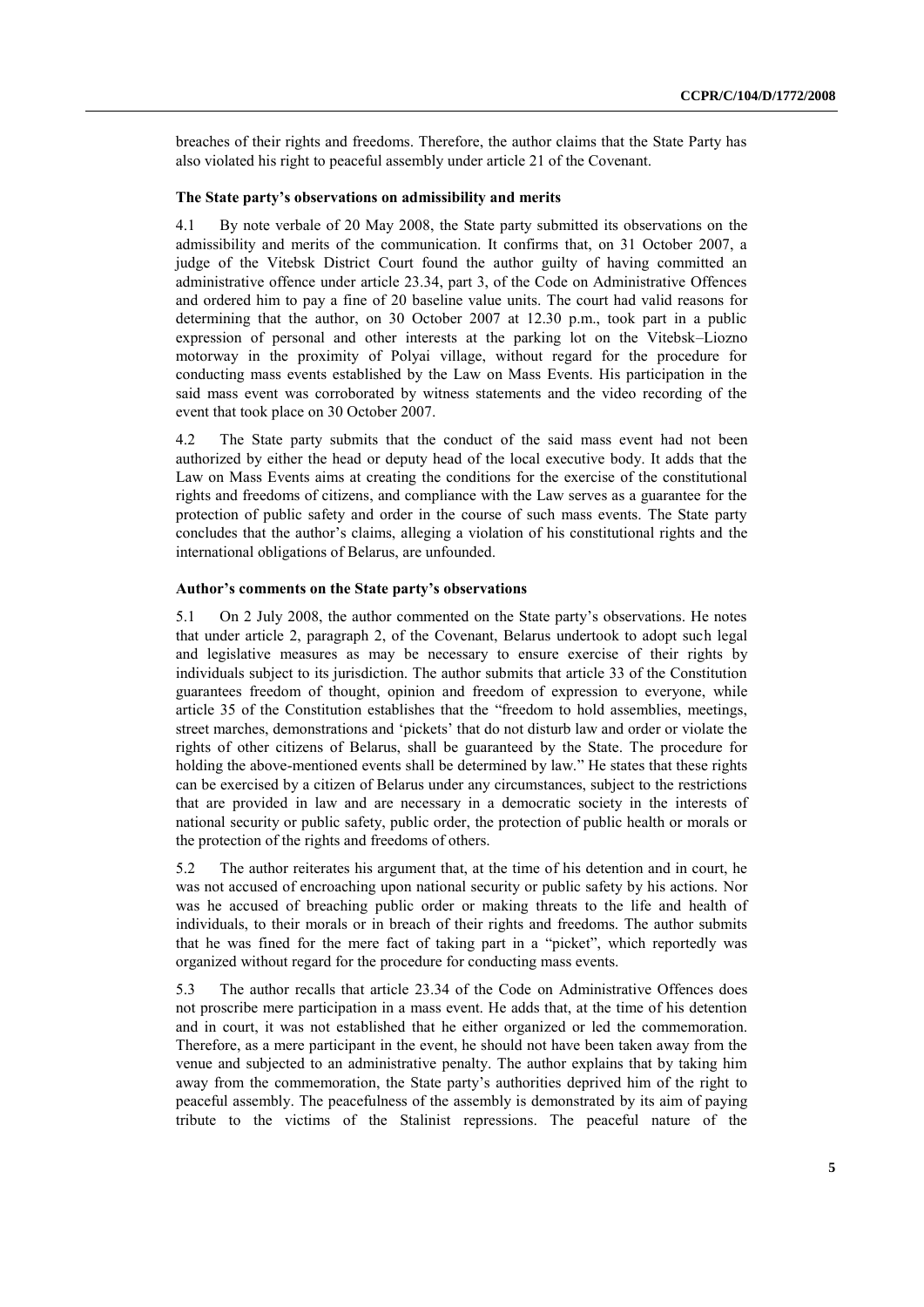commemoration has not been disputed by the police officers who detained the author, the State party's courts that have examined his case or by the State party in its observations to the Committee.

5.4 The author submits that by breaking up the commemoration, the State party"s authorities also deprived him of the right to freedom of expression. He recalls that he did not display any posters, flags, banners or other propaganda materials and that the only way in which he expressed his opinion about past political repression was to take part in the event. The author adds that he deliberately chose this way of expressing his opinion, because it did not pose any threat to national security or public safety, public order, public health or morals or the rights and freedoms of others. The author asserts, therefore, that his rights under article 19, paragraph 2, and article 21 of the Covenant have been violated.

#### **Further submissions from the State party**

6.1 By note verbale of 11 December 2008, the State party submits that the author"s claims concerning the unlawfulness of subjecting him to administrative liability under article 23.34, part 3, of the Code on Administrative Offences are unfounded. The State party explains that, further to the requirement of article 35 of the Constitution, the Law on Mass Events established the procedure for holding such events in order to create the conditions for the exercise of the constitutional rights and freedoms of citizens, as well as to ensure public safety and public order in the course of such mass events.

6.2 The State party argues that in his comments the author does not dispute the fact that he took part in the mass event on 30 October 2007, which he describes as a peaceful assembly, i.e. the commemoration. At the same time, the event in question took place at the parking lot, which was not intended for such purposes and then on the Vitebsk-Liozno motorway with the use of white/red/white flags. Flags of this colour combination, however, are not the official State symbol of Belarus.

6.3 The State party submits that the courts have correctly determined that the author took part in a "picket", a definition of which is contained in article 2 of the Law on Mass Events. This conclusion is supported by the fact that a number of individuals took part in the event, that they used symbols that were not the official State symbols of Belarus and that they intended to erect crosses in arbitrary locations. Furthermore, the said actions were accompanied by public statements.

6.4 The State party also points out that, contrary to the requirements of the Law on Mass Events, the "picket" of 30 October 2007 was not authorized. For this reason, police officers who arrived at the venue of the mass event indicated to the participants that they should stop it. This demand was not complied with. Therefore, the courts correctly determined that the author took part in a "picket" in violation of the established procedure for the conduct thereof. Since the author had committed a similar administrative offence less than a year before, having taken part in a "picket" on 30 October 2007, this time he was found guilty under article 23.34, part 3, of the Code on Administrative Offences.

6.5 The State party concludes by saying that the desire of a group of citizens to hold a mass event or to take part in it should not infringe the rights and freedoms of others. All persons are equal before the law and the State guarantees the protection of its citizens, inter alia, through ensuring compliance with the provisions of the Law on Mass Events.

#### **Further submissions from the author**

7.1 On 23 January 2009, the author submits that the State party"s authorities have not adduced any additional arguments in support of their claim that he did not have the right to take part in a peaceful assembly, i.e. the commemoration, or to publicly express his opinion about the political repression in Soviet Russia. He adds that in its observations the State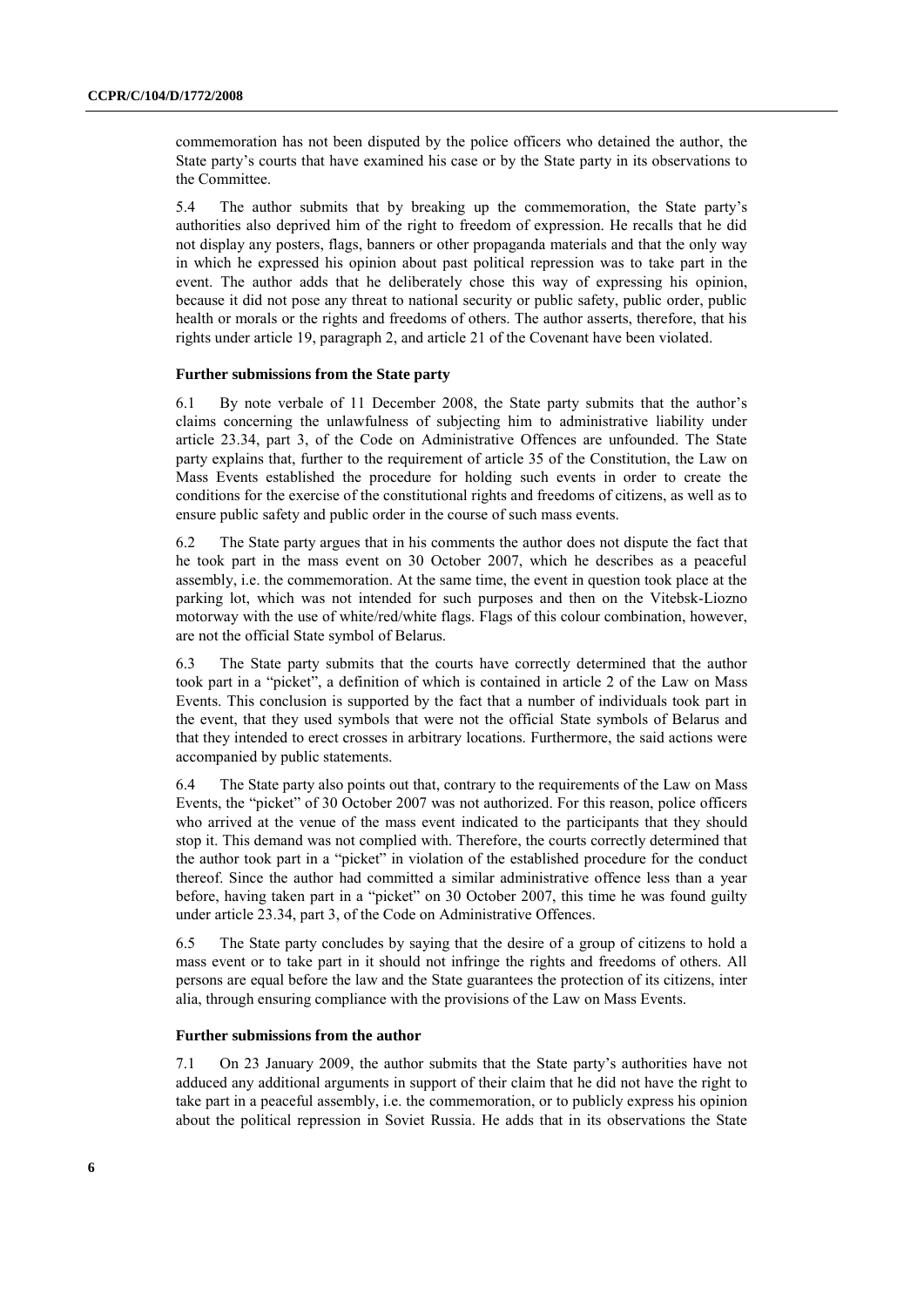party has acknowledged that (1) the commemoration took place where the execution of the victims of political repressions was carried out; (2) the event was a peaceful assembly; (3) the commemoration took place in a rural area; (4) the symbols used by the participants (white/red/white flags and wooden crosses) have not been proscribed either by the law or courts; (5) the public statements did not contain any calls for the overthrow of government, the organization of mass riots or other unlawful action; (6) the State party"s authorities (police officers) interfered with the peaceful assembly and expression of their opinion by the participants; (7) there is no information that the commemoration resulted in the infliction of moral suffering or bodily injuries to anyone; and (8) no individuals whose rights were infringed by the commemoration have been identified.

7.2 The author states that the commemoration took place in woodland where the execution of the victims of political repression was carried out and not at the parking lot or on the motorway. He notes that the State party"s authorities have failed to identify the organizers of the event and instead have randomly punished selected participants of the commemoration. The author reiterates his argument that, by taking part in a peaceful assembly, he had legitimately expressed his opinion about the political repression that took place during the Stalinist regime. Consequently, the police officers" demand that the commemoration be stopped was not aimed at suppressing the author"s unlawful actions but rather at depriving him of the right to peaceful assembly and the right to freedom of expression.

#### **Additional submissions from the State party**

8.1 By note verbale of 25 May 2009, the State party reiterates its earlier arguments, summarized in paragraphs 6.2-6.5 above, and adds that article 19, paragraph 3, of the Covenant provides for the possibility to subject the exercise of the rights provided for in paragraph 2 of this article to certain restrictions. Article 21 of the Covenant guarantees the right of peaceful assembly. No restrictions may be placed on the exercise of this right other than those imposed in conformity with the law and which are necessary in a democratic society in the interests of national security or public safety, public order, the protection of public health or morals or the protection of the rights and freedoms of others.

8.2 The State party argues that Belarus has implemented provisions of the Covenant, including articles 19 and 21 thereof, into its national legislation.<sup>4</sup> At the same time, article 23 of the Constitution allows for restrictions upon personal rights and freedoms but only in the instances specified by law, in the interest of national security, public order, protection of public health and morals, as well as of the rights and freedoms of other persons.

#### **Additional submissions from the author**

9. On 21 July 2009, the author submitted that his political opinions in general differ from those of the current establishment in Belarus and that he has been punished on numerous occasions for taking part in peaceful assemblies and expressing his views. He concludes that in violation of article 2, paragraph 1, of the Covenant, the State party has failed to take the necessary measures to ensure exercise of his right of peaceful assembly and the right to freedom of expression due to his political and other opinions and, in particular, his negative attitude to the Stalinist repressions in Soviet Russia. The author, therefore, respectfully requests the Committee to determine that his rights under article 19, paragraph 2, and article 21 of the Covenant have been violated.

<sup>4</sup> Reference is made to articles 33 and 35 of the Constitution.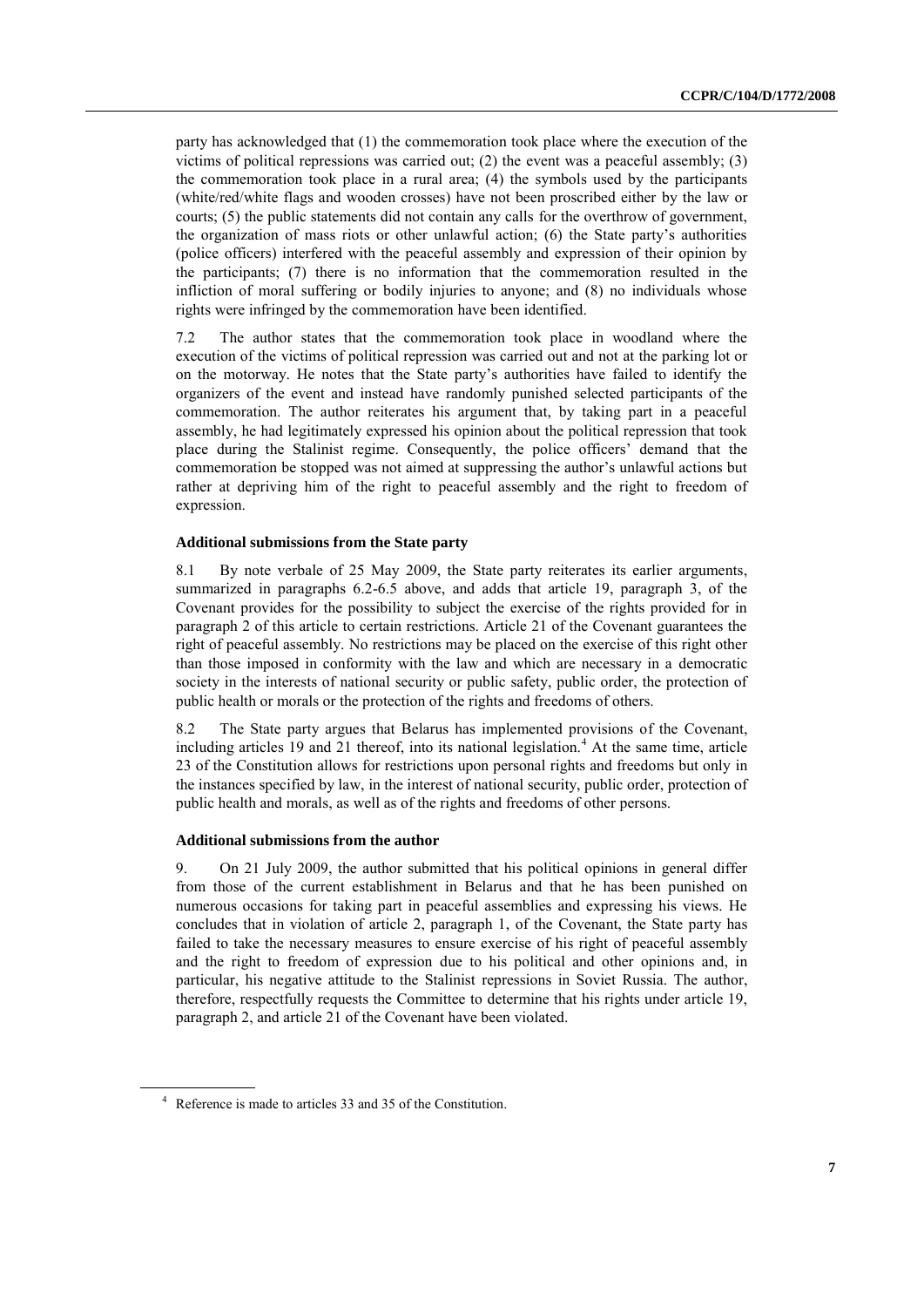#### **Issues and proceedings before the Committee**

#### *Consideration of admissibility*

10.1 Before considering any claim contained in a communication, the Human Rights Committee must, in accordance with rule 93 of its rules of procedure, decide whether or not the case is admissible under the Optional Protocol to the Covenant.

10.2 The Committee has ascertained, as required under article 5, paragraph 2(a), of the Optional Protocol, that the same matter is not being examined under another procedure of international investigation or settlement. In the absence of any objection by the State party, the Committee considers that the requirements of article 5, paragraph 2(b), of the Optional Protocol have been met.

10.3 The Committee considers that the author"s claims under article 19, paragraph 2, and article 21 of the Covenant are sufficiently substantiated, for purposes of admissibility, declares them admissible and proceeds to their examination on the merits.

#### *Consideration of the merits*

11.1 The Human Rights Committee has considered the communication in the light of all the information made available to it by the parties, as provided for under article 5, paragraph 1, of the Optional Protocol.

11.2 The Committee notes the author"s claim that, by breaking up, on 30 October 2007, the commemoration to honour the victims of the Stalinist repressions in Soviet Russia, the State party"s authorities violated his right to freedom of expression under article 19, paragraph 2, of the Covenant, since he was taken away from the commemoration and subsequently fined 620,000 Belarusian roubles for publicly expressing personal and other interests during the unauthorized "picket". It further notes the State party"s contention that the author was subjected to administrative liability under article 23.34, part 3, of the Code on Administrative Offences for having breached the procedure for organizing and holding mass events.

11.3 The first issue before the Committee is whether or not the application of article 23.34, part 3, of the Code on Administrative Offences to the author"s case, resulting in the termination of the commemoration and the subsequent fine, constituted a restriction within the meaning of article 19, paragraph 3, on the author"s right to freedom of expression. The Committee notes that article 23.34, part 3, of the Code on Administrative Offences establishes administrative liability for violation of the established procedure for organizing or conducting a mass event. It also notes that since the State party imposed a "procedure for holding mass events", it effectively established restrictions regarding the exercise of the freedom to impart information, guaranteed by article 19, paragraph 2, of the Covenant.<sup>5</sup>

11.4 The second issue is, therefore, whether in the present case such restrictions are justified under article 19, paragraph 3, of the Covenant, i.e. are provided by law and necessary: (a) for respect of the rights or reputations of others; and (b) for the protection of national security or of public order (*ordre public*), or of public health or morals. The Committee recalls that freedom of opinion and freedom of expression are indispensable conditions for the full development of the person, that they are essential for any society, and that they constitute the foundation stone for every free and democratic society.<sup>6</sup> Any restrictions on their exercise must conform to the strict tests of necessity and proportionality

<sup>5</sup> Communication No. 780/1997, *Laptsevich* v. *Belarus*, Views adopted on 20 March 2000, para. 8.1.

<sup>6</sup> See Human Rights Committee general comment No. 34 (2011) on article 19, Freedoms of opinion and expression, para. 2.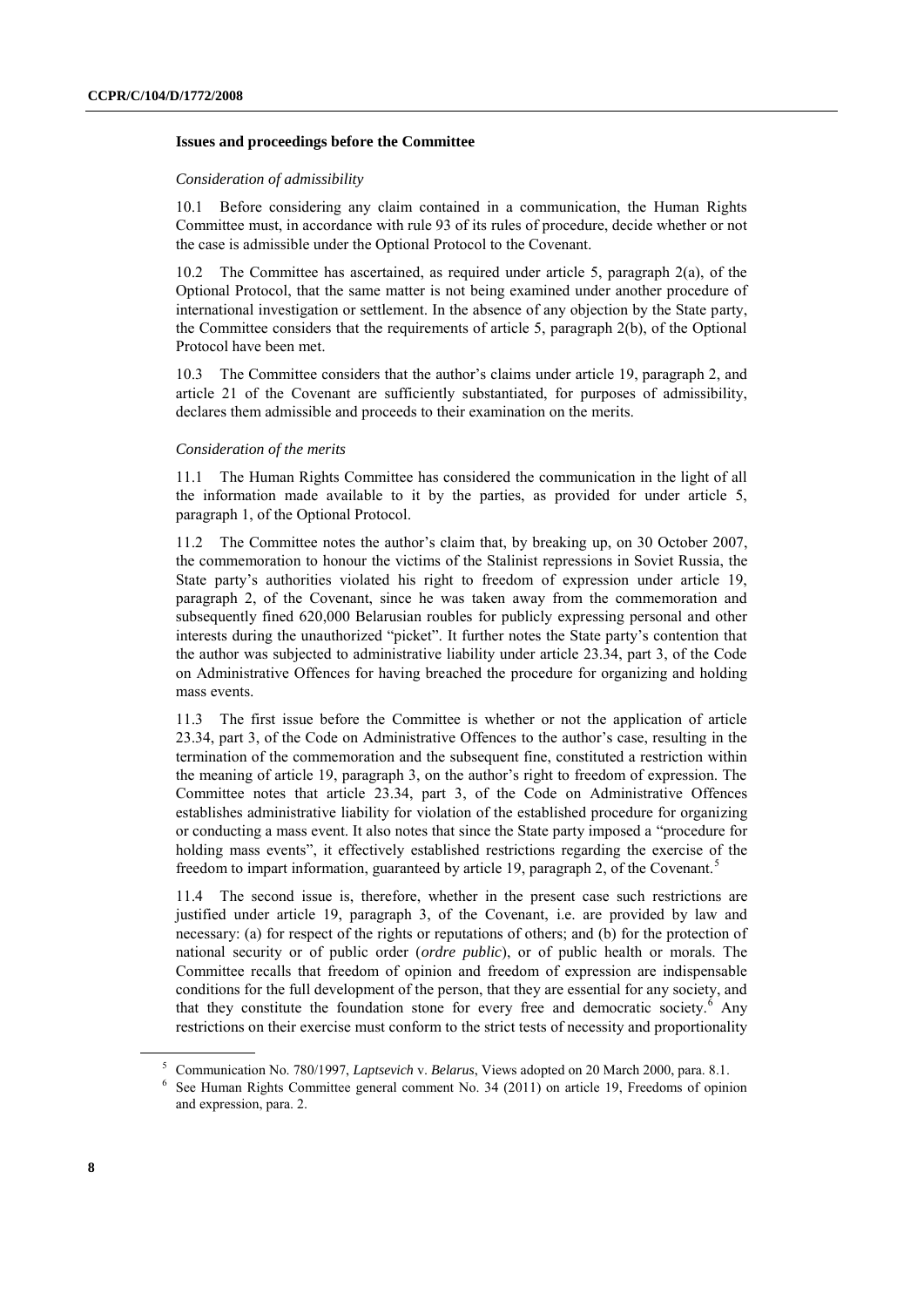and "must be applied only for those purposes for which they were prescribed and must be directly related to the specific need on which they are predicated."<sup>7</sup>

11.5 The Committee observes that, in the present case, the State party has argued that the provisions of the Law on Mass Events are aimed at creating the conditions for the exercise of the constitutional rights and freedoms of citizens and the protection of public safety and public order in the course of such mass events. The Committee also observes that the author has argued that article 23.34 of the Code on Administrative Offences does not apply to him, since it does not provide for administrative liability for mere participation in a mass event. Furthermore, since such commemorations are not governed by Belarusian laws, the participants at the commemoration that took place on 30 October 2007 did not request authorization for the organization of a mass event from the competent authorities. In this regard, the Committee notes that the author and the State party disagree on whether the commemoration in question constituted a "mass event" that was subject to the "procedure for holding mass events" established by the Law on Mass Events, whether article 23.34 of the Code on Administrative Offences proscribes mere participation in a mass event and whether the author displayed any flags, or other symbols or propaganda materials.

11.6 Even if the sanctions imposed on the author were permitted under national law, the Committee notes that the State party has not advanced any argument as to why they were necessary for one of the legitimate purposes set out in article 19, paragraph 3, of the Covenant, and what dangers would have been created by the author"s publicly expressing his negative attitude to the Stalinist repressions in Soviet Russia. The Committee concludes that in the absence of any pertinent explanations from the State party, the restrictions on the exercise of the author"s right to freedom of expression cannot be deemed necessary for the protection of national security or of public order (*ordre public*) or for respect for the rights or reputations of others. The Committee therefore finds that the author"s rights under article 19, paragraph 2, of the Covenant have been violated in the present case.

11.7 The Committee further notes the author"s claim that his right to freedom of assembly under article 21 of the Covenant was violated, since he was arbitrarily prevented from holding a peaceful assembly. In this context, the Committee recalls that the rights and freedoms set forth in article 21 of the Covenant are not absolute but may be subject to limitations in certain situations. The second sentence of article 21 of the Covenant requires that no restrictions may be placed on the exercise of the right to peaceful assembly other than those imposed (1) in conformity with the law and (2) which are necessary in a democratic society in the interests of national security or public safety, public order (*ordre public*), the protection of public health or morals or the protection of the rights and freedoms of others.<sup>8</sup>

11.8 In the present case, the Committee must consider whether the restrictions imposed on the author's right to freedom of assembly are justified under any of the criteria set out in the second sentence of article 21 of the Covenant. The Committee notes the State party"s assertion that the restrictions were in accordance with the law. However, the State party has not provided any information as to how, in practice, commemorating the victims of the Stalinist repressions would violate the interests of national security or public safety, public order (*ordre public*), the protection of public health or morals or the protection of the rights and freedoms of others as set out in article 21 of the Covenant. Accordingly, the Committee concludes that in the present case, the State party has also violated the author's right under article 21 of the Covenant.

 $<sup>7</sup>$  Ibid., para. 22.</sup>

<sup>8</sup> See communication No. 1604/2007, *Zalesskaya* v. *Belarus*, Views adopted 28 March 2011, para. 10.6.